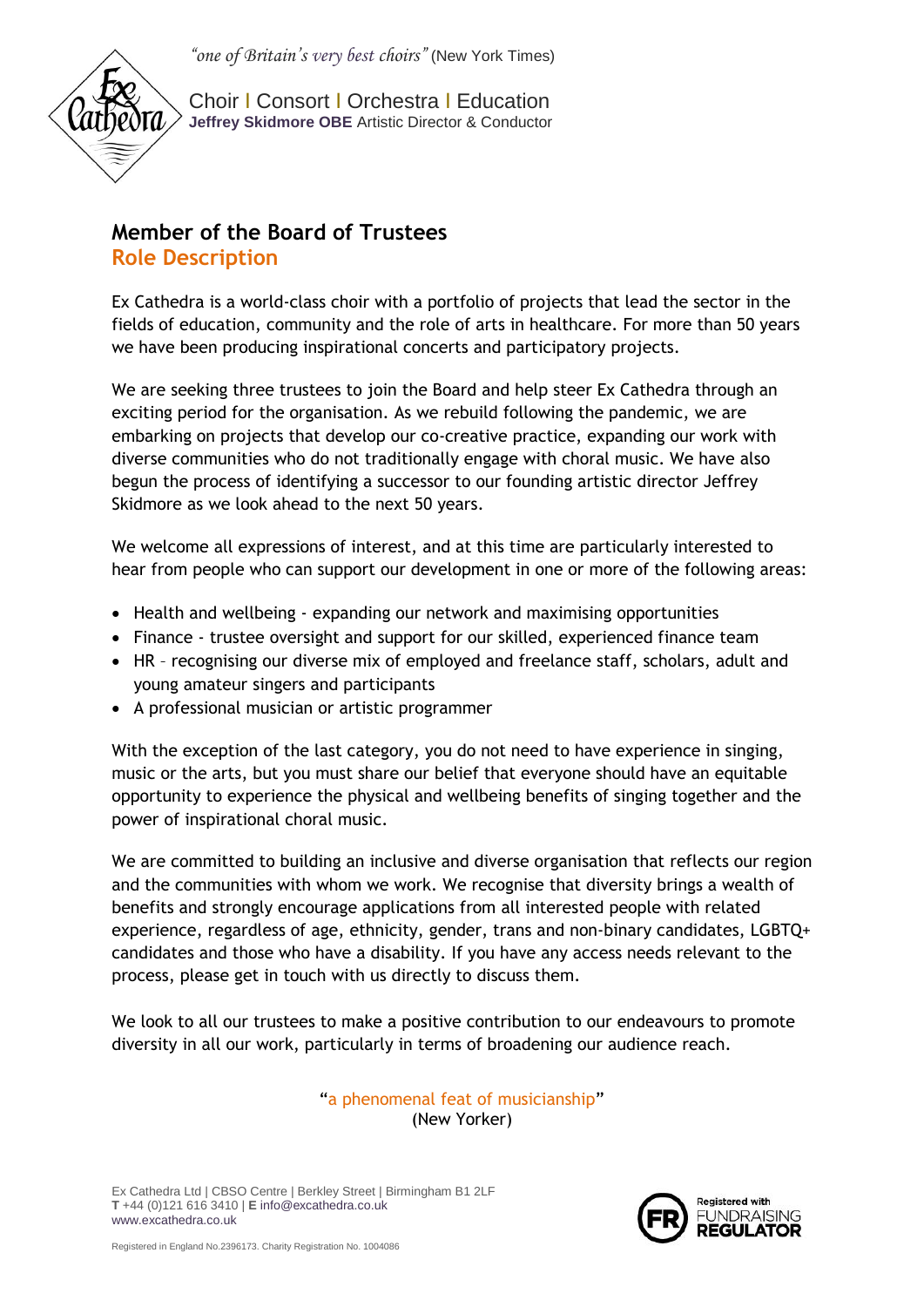**Time commitment** You would be expected to attend quarterly Board meetings and support the work of the organisation between meetings, including by attending relevant subgroups. This is expected to equate to c.1- 2 days per month.

**Location** Ex Cathedra is based in Birmingham so trustees must be willing and able to attend events and meetings in Birmingham as appropriate.

**Terms** The role of trustee is voluntary, but expenses can be reimbursed.

Trustees serve a 3-year term, renewal to a maximum of 9 years.

Owing to our extensive activities with children, young people and vulnerable adults, we ask all trustees to undergo a DBS check at the appropriate level (arranged by Ex Cathedra) and to sign up to the DBS Update Service.



Top left: Liz Dilnot Johnson's *When a Child is a Witness*, Coventry Cathedral, Feb 2022 with Kadialy Kouyate Bottom left: David Fanshawe's *African Sanctus*, Symphony Hall, Jan 2022 with the CBSO and Keneish Dance Top centre: Akash Parekar from Milap close-up from Roxanna Panufnik's *Unending Love*, Town Hall, May 2022 Centre: Stockhausen's *Mitwwoch aus Licht* with Birmingham Opera Company, 2012 Bottom centre: Tallis' *Spem in alium* at Douai Abbey for Newbury Spring Festival, 2018 Right: annual Good Friday Bach *St Matthew Passion* at Symphony Hall, 2019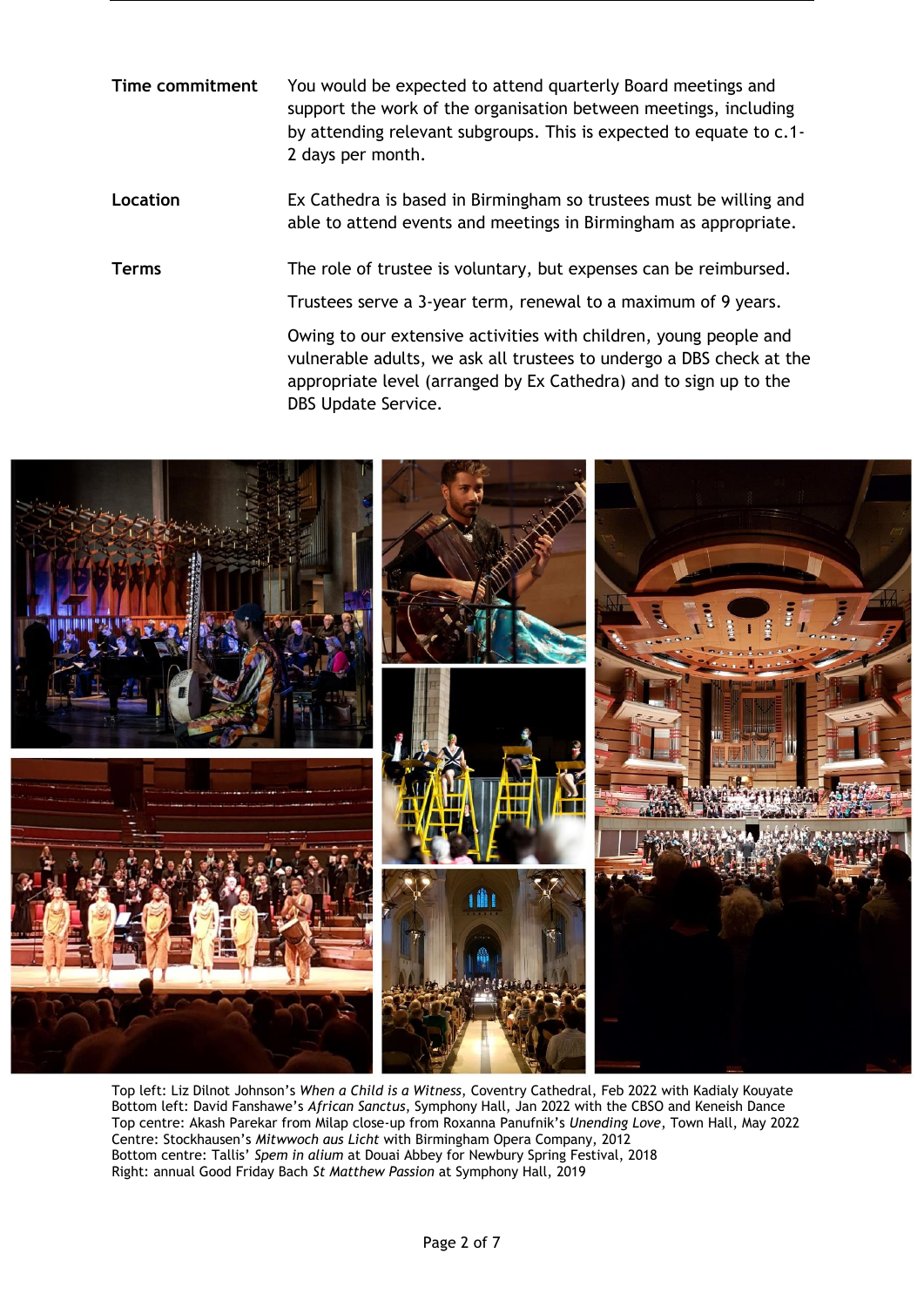# **Principal responsibilities**

Trustees are expected to accept specific responsibilities in line with statutory requirements and good practice.

### **Attendance at meetings**

Trustees are expected to make every effort to attend Board meetings, which take place four times a year in Birmingham, on a regular basis. Online attendance may be possible

#### **Effective functioning of the Board –** trustees:

- approve all board appointments
- monitor board appointment procedures to ensure they are open and effective
- ensure that the board includes members with an appropriate balance of skills and experience and has an appropriate gender and diversity balance.
- ensure that there is a regular periodic review of the performance and effectiveness of trustees
- raise and agree items for discussion at meetings, including policies to be reviewed

### **Strategic Planning** - trustees:

- ensure that impact and excellence for audiences, learners and other beneficiaries are at the heart of our decision-making, driven by a value-led and innovative culture
- approve, adopt and review business plans
- approve the annual programme of activity
- review the scope and compliance with any funding agreements and/or service level agreements with major funders, including applications for such funding

#### **Policy** – trustees:

- determine policies subject to board approval and establish review programmes
- ensure compliance with prevailing legislation
- review the annual risk assessment and agree required actions to mitigate identified risks

#### **Monitoring and evaluation** – trustees:

- approve minutes of all board meetings
- review regular reports from and monitor progress of any subgroup meetings
- review reports on activity and other matters relevant to decision making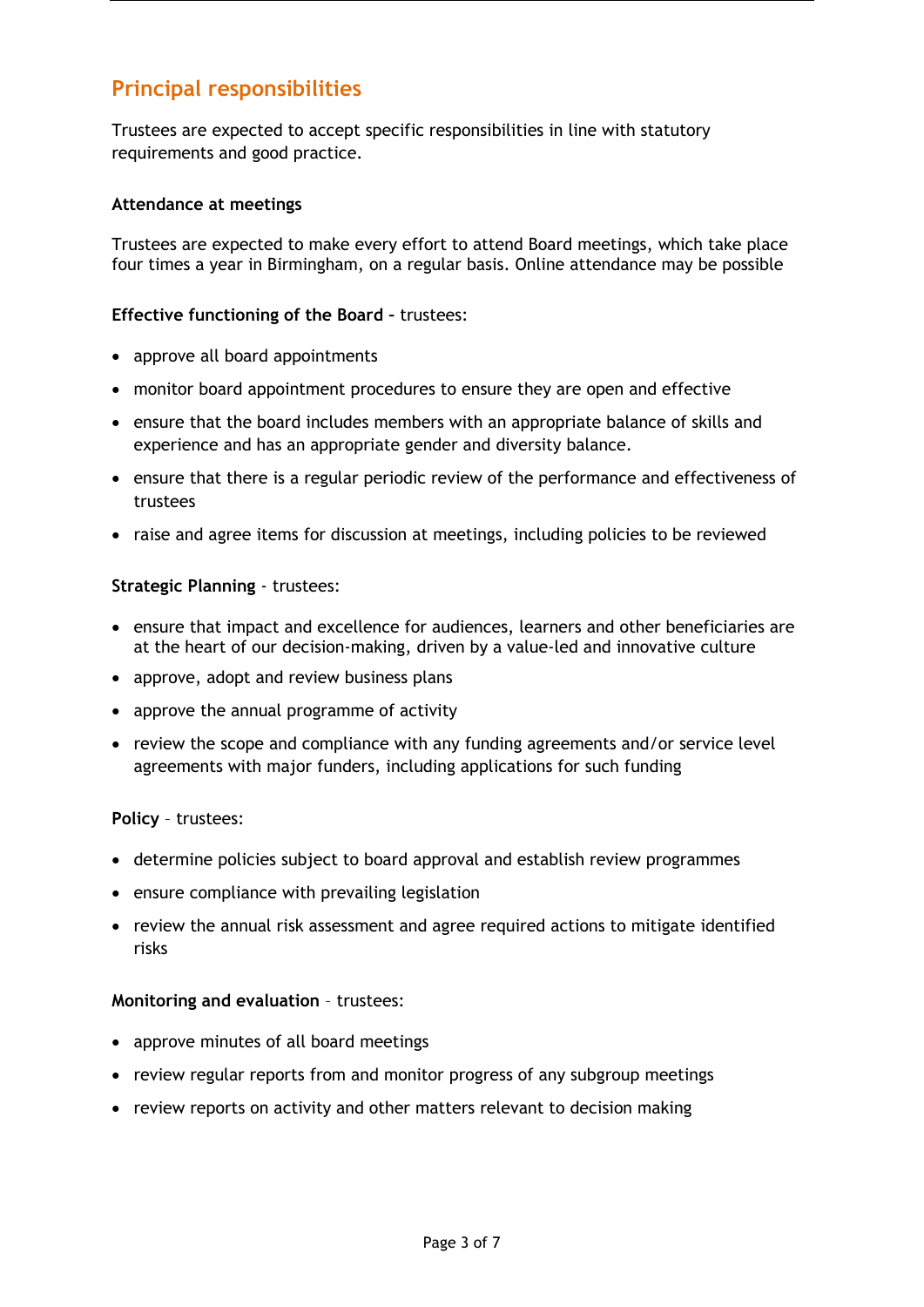**Finance** – trustees:

- approve annual budgets
- approve any change in agreed expenditure/activity that would materially affect the financial forecast
- review quarterly management accounts and financial forecasts against budgets
- review and adopt the annual audited financial statements and approve the appointment of auditors

**Personnel** - trustees are collectively responsible for:

- recruitment and appointment of the Artistic Director and General Manager. Individual members may also be involved in the recruitment of other senior roles as agreed
- reviewing the performance of the executive team and agreement of annual pay for staff
- individual board members may, as agreed, informally mentor and support key members of the executive team

### **External relations and fundraising** – trustees:

 act as passionate and committed advocates for Ex Cathedra, using their networks to develop appropriate contacts, and attending concerts, education, learning and participation activities on a regular basis.



Members of our Junior Academy of Vocal Music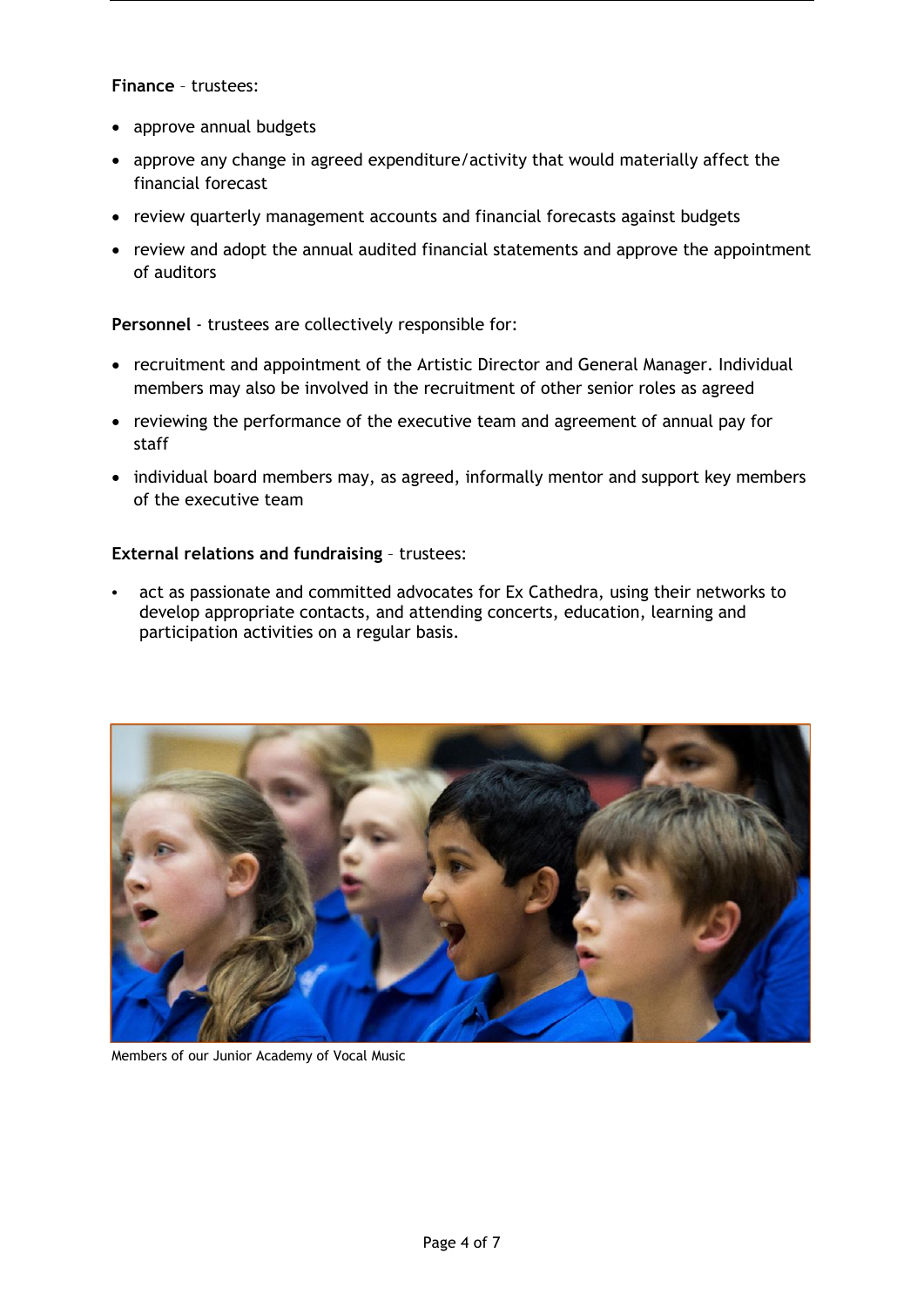# **Appointment process**

## **1. An informal conversation**

We are happy to have an optional, informal conversation with anyone who would like to know more. The simplest way to request this is to email our General Manager Peter Trethewey - [peter@excathedra.co.uk](mailto:peter@excathedra.co.uk) who can arrange for you to talk to Peter Phillips (Chair).

## **2. Expression of interest and CV**

If you are interested in applying then please send us a letter together with a CV or equivalent background information addressed to:

- Peter Phillips, Chair of the Board of Trustees, Ex Cathedra, CBSO Centre, Berkley Street, Birmingham B1 2LF
- or by email to [peter@excathedra.co.uk](mailto:peter@excathedra.co.uk) (Peter Trethewey, General Manager) and marked FAO Peter Phillips

The closing date is Monday 20 June.

Please note that we guarantee an interview for anyone who fulfils the minimum criteria for these roles and is from a background that is under-represented in the culture sector.

To help us monitor and improve our ability to reach a range of applicants, we encourage applicants for performer, staff and trustee vacancies to complete our Equality and [Diversity Monitoring Form,](https://forms.gle/cXqmyaJPF6RQhCFa6) which is anonymous and not part of the selection process.

#### **3. Meeting with Chair, Artistic Director & General Manager**

Once we have received an expression of interest we may invite you to meet Peter Phillips (Chair), Jeffrey Skidmore (Artistic Director) and Peter Trethewey (General Manager).

We will acknowledge all expressions of interest and ensure you are clear about the process at every step beyond that.



Rebecca Ledgard & Marianne Ayling deliver *Singing Medicine* at Birmingham Children's Hospital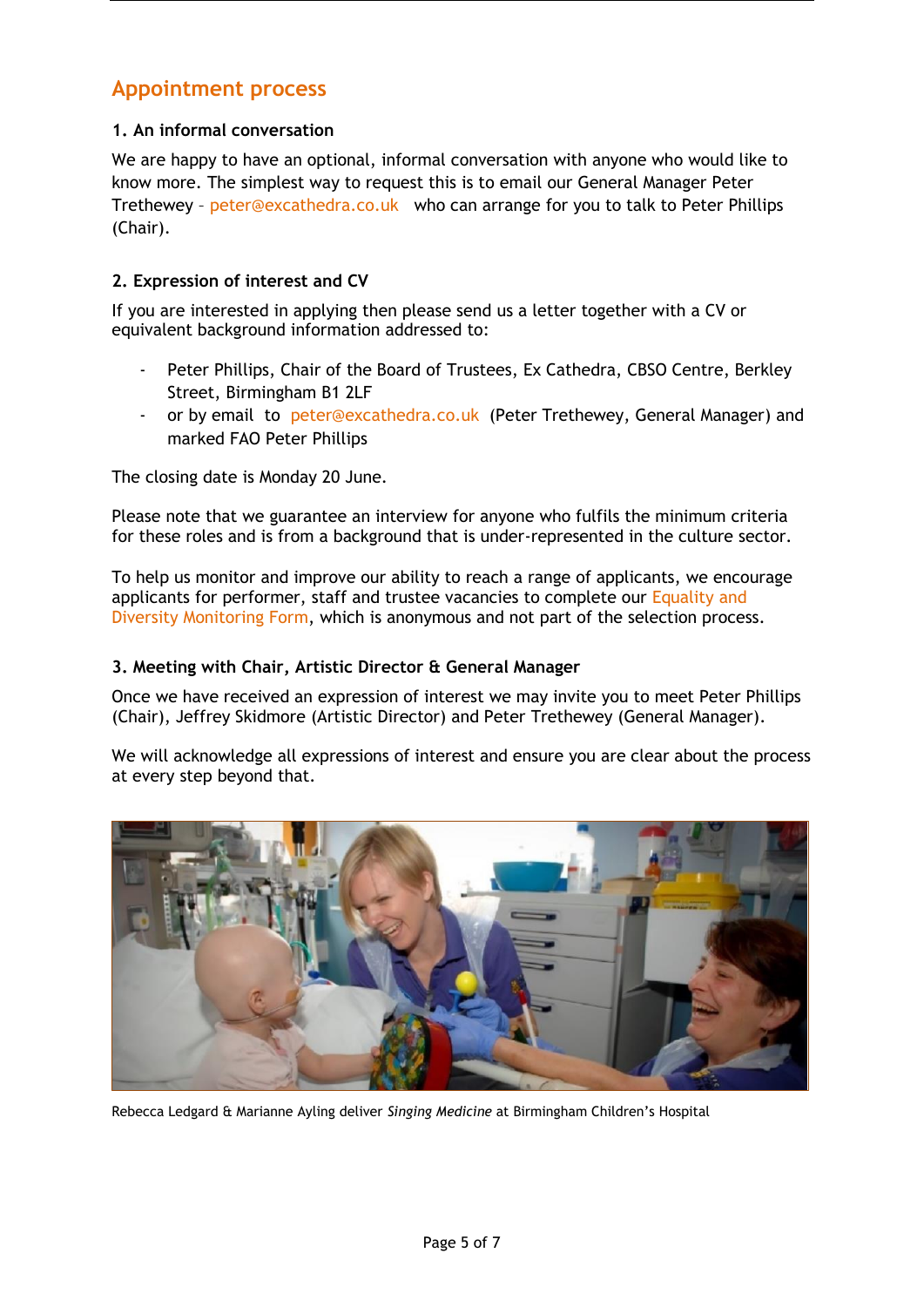# **About Ex Cathedra**



**Ex Cathedra is unique, a world-class choir that leads the choral sector in the fields of education, community and arts in health. For more than 50 years we have been producing inspirational concerts and participatory projects.** 

We have developed an international reputation for our performances of the best, the unfamiliar and the unexpected in the choral repertoire, from the Latin American Baroque to Stockhausen. We take pride in developing the choral artform - researching and reviving hidden gems, commissioning work, and developing inclusive, co-creative ways of engaging audiences and participants.

We present a series of concerts in Birmingham – where we are an Associate Artist at Town Hall & Symphony Hall – across the Midlands, and in London. We enjoy invitations to appear at festivals and concert series across the UK and abroad.

We place training and development at the heart of our work and have developed a pathway from our Academy of Vocal Music training choirs (aged 4-18) to our graduate Scholars, Associate Conductors and emerging soloists. Our distinctive model has also provided unique opportunities for some of the region's most talented amateur singers.

Our team of expert Vocal Tutors delivers an extensive programme of award-winning schools and community projects. We have worked with children in over 1,000 primary schools across the UK and abroad. Our suite of *Singing Medicine* projects provide wellbeing benefits for children in hospital, young people receiving mental health support, stroke patients, and Long Covid recovery.

As we look ahead to the next 10 years, we face a period of exciting challenges. We are preparing for the phased succession of our Artistic Director; actively seeking to diversify representation amongst our performers; staff and board, must rebuild after the pandemic; and overcome structural funding shortfalls to confidently expand and achieve our potential in the face of modest public funding.

WATCH: find a selection of films at [www.youtube.com/excathedrabirmingham](http://www.youtube.com/excathedrabirmingham)